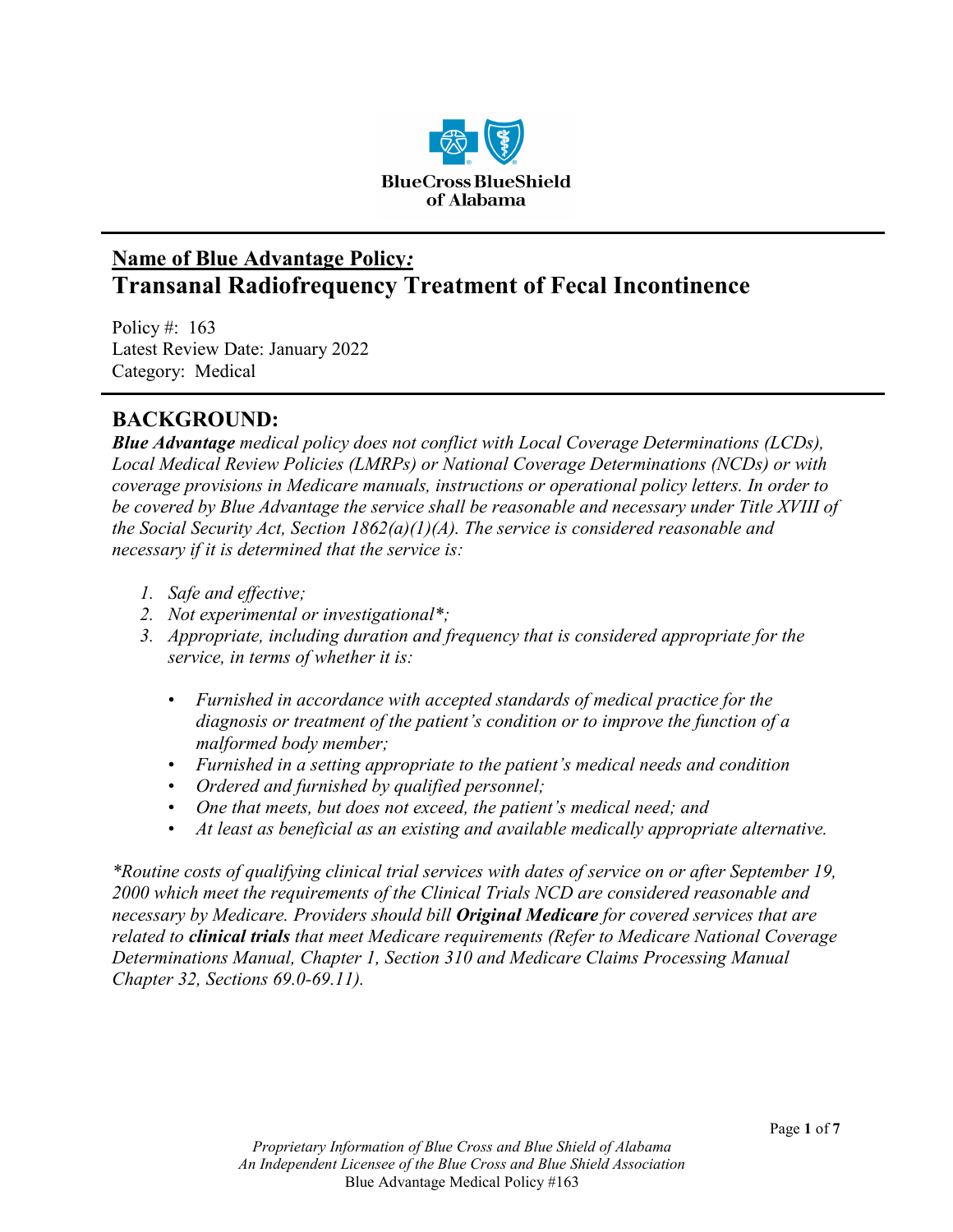## **POLICY:**

**Blue Advantage** will treat **transanal radiofrequency treatment of fecal incontinence** as a **non-covered** benefit and as **investigational**.

*Blue Advantage does not approve or deny procedures, services, testing, or equipment for our members. Our decisions concern coverage only. The decision of whether or not to have a certain test, treatment or procedure is one made between the physician and his/her patient. Blue Advantage administers benefits based on the members' contract and medical policies. Physicians should always exercise their best medical judgment in providing the care they feel is most appropriate for their patients. Needed care should not be delayed or refused because of a coverage determination.*

# **DESCRIPTION OF PROCEDURE OR SERVICE:**

Radiofrequency (RF) energy has been investigated as a minimally invasive treatment of fecal incontinence, a procedure referred to as the Secca procedure. In this outpatient using conscious sedation, RF energy is delivered to the sphincteric complex of the anal canal to create discrete thermal lesions. Over several months, these lesions heal and the tissue contracts changing the tone of the tissue and improving continence.

#### **Fecal Incontinence**

Fecal incontinence is the involuntary leakage of stool from the rectum and anal canal. Fecal continence depends on a complex interplay of anal sphincter function, pelvic floor function, stool transit time, rectal capacity, and sensation. Etiologies vary and include injury from vaginal delivery, anal surgery, neurologic disease, and the normal aging process. Estimated prevalence is 8% of the adult population.

#### **Treatment**

Medical management includes dietary measures, such as the addition of bulk-producing agents to the diet and elimination of foods associated with diarrhea; antidiarrheal drugs for mild incontinence; bowel management programs, commonly used in patients with spinal cord injuries; and biofeedback. Surgical approaches primarily include sphincteroplasty, although more novel approaches, such as sacral neuromodulation or creation of an artificial anal sphincter, may be attempted in patients whose only other treatment option is the creation of a stoma. RF energy also has been investigated as a minimally invasive treatment of fecal incontinence, a procedure referred to as the Secca procedure. In this outpatient procedure using conscious sedation, RF energy is delivered to the sphincteric complex of the anal canal to create discrete thermal lesions. Over several months, these lesions heal and the tissue contracts, changing the tone of the tissue and potentially improving continence.

Radiofrequency (RF) energy is a surgical tool that has been used for tissue ablation and more recently for tissue remodeling. For example, RF energy has been investigated as a treatment of GERD (i.e., the Stretta® procedure), in which RF lesions are designed to alter the biomechanics of the lower esophageal sphincter; in orthopedic procedures to remodel the joint capsule; or in an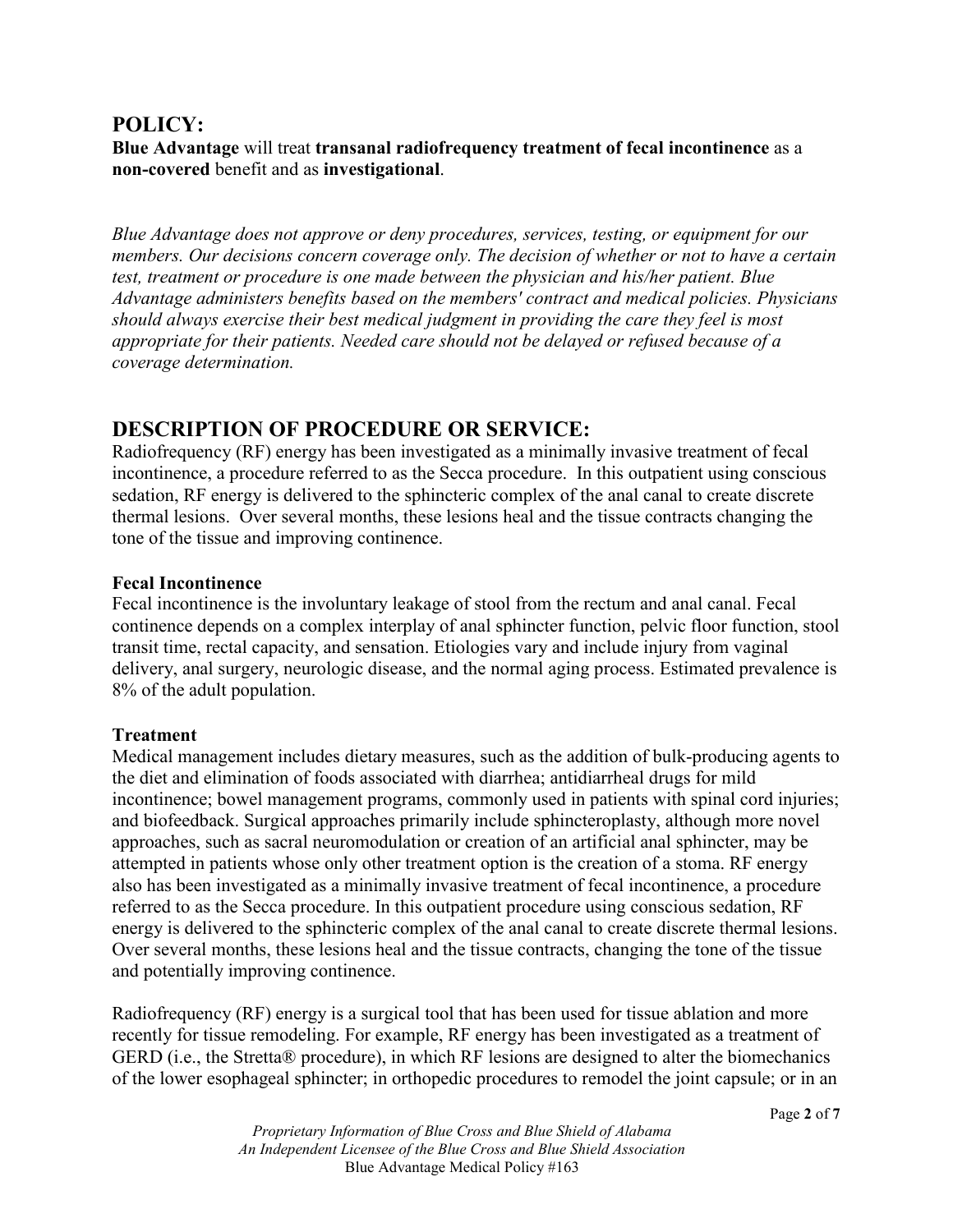intradiscal electrothermal annuloplasty procedure, in which the treatment is intended in part to modify and strengthen the disc annulus. In all of these procedures, nonablative levels of RF thermal energy are used to alter collagen fibrils, which results in a healing response characterized by fibrosis. Recently, RF energy has been explored as a minimally invasive treatment option for fecal incontinence.

# **KEY POINTS:**

The most recent literature review was updated through January 18, 2022.

#### **Summary of Evidence**

For individuals who have fecal incontinence who receive transanal radiofrequency treatment, the evidence includes 8 nonrandomized studies. Relevant outcomes are symptoms, change in disease status, quality of life, and treatment-related morbidity. Studies include a small number of patients, and estimates of treatment differences are very imprecise. Study follow-up periods vary and need to be considerably longer and involve larger numbers of patients to evaluate long-term outcomes properly. Three-year follow-up of a small cohort showed decrement in response over time. Multicenter randomized controlled trials with sufficient power are required to evaluate the continuing use of this procedure as an alternative to other surgical interventions, physical therapies, or as an adjunctive treatment option for fecal incontinence. The evidence is insufficient to determine the effects of the technology on health outcomes.

#### **Practice Guidelines and Position Statements**

## **National Institute for Health and Care Excellence (NICE)**

NICE issued guidance on RF treatment for fecal incontinence in 2011. NICE concluded that "evidence on endoscopic radiofrequency therapy of the anal sphincter for [fecal] incontinence raises no major safety concerns. There is evidence of efficacy in the short term, but in a limited number of patients."

In 2016, NICE published a Medtech innovation briefing (MIB) on the Secca system for fecal incontinence. The aim of an MIB is to aid in the decision-making process by providing a description of the technology, its role in the treatment pathway, a review of relevant published evidence, and cost information. MIBs do not contain recommendations. The MIB notes that "Secca therapy is a minimally invasive treatment option available for people with incontinence of solid or liquid stool at least once a week, in which conservative management options have not controlled symptoms.

## **American Society of Colon and Rectal Surgeons**

The American Society of Colon and Rectal Surgeons, in their 2015 clinical practice guideline notes, "Application of temperature-controlled radiofrequency energy to the sphincter complex may be used to treat fecal incontinence. Grade of Recommendation: Weak recommendation based on moderate-quality evidence, 2B." The guidelines also state "Because of the limitations in the available data, alternative treatments should be pursued before considering radiofrequency energy delivery."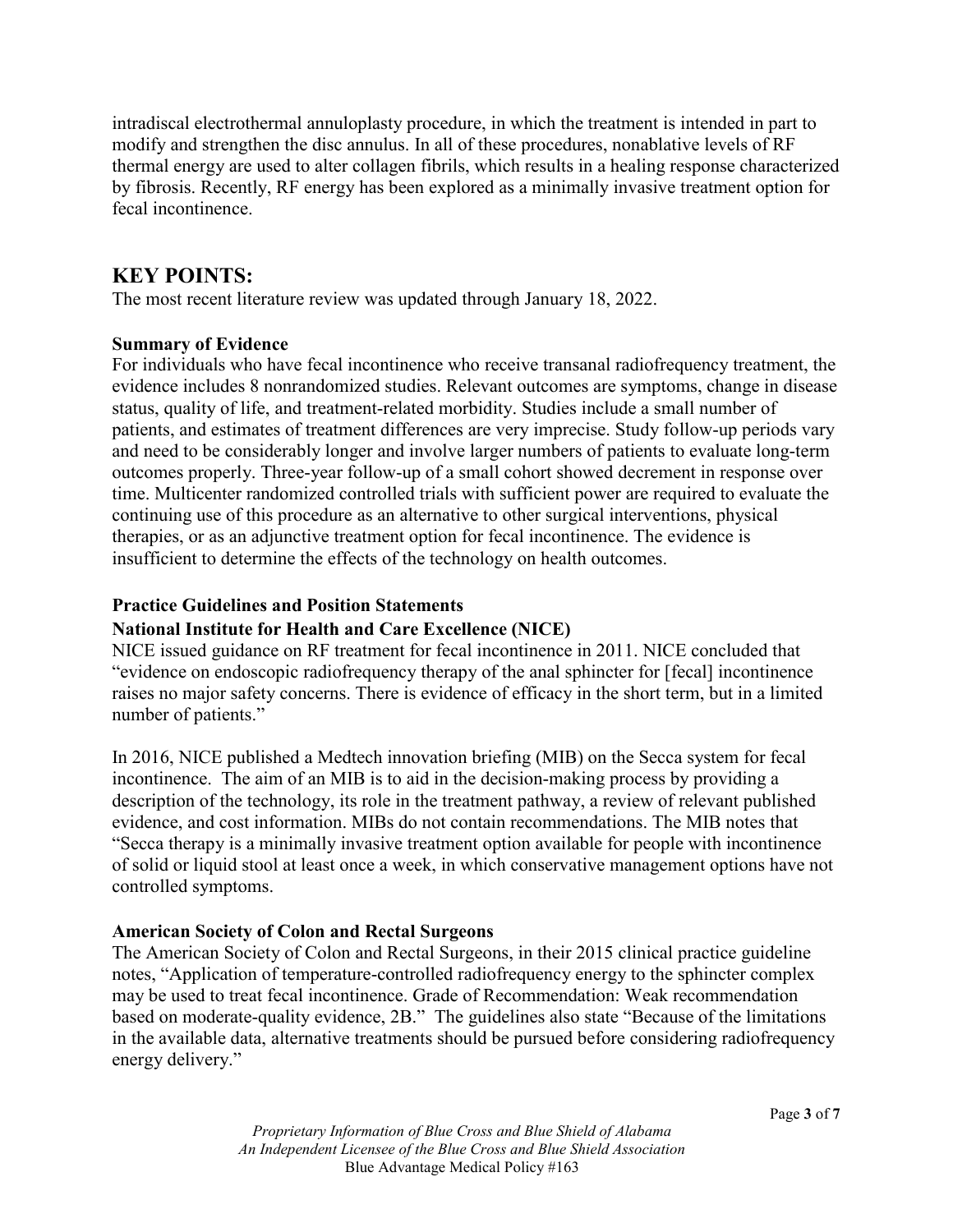#### **American College of Gastroenterology**

The American College of Gastroenterology (ACG) published guidelines on the management of benign anorectal disorders in 2014. The guideline indicated that there is insufficient evidence to recommend radiofrequency ablation to the anal sphincter as treatment for fecal incontinence. ACG also asserted that the biological rationale for this type of treatment is unproven.

#### **U.S. Preventive Services Task Force Recommendations**

Not applicable.

## **KEY WORDS:**

Transanal radiofrequency therapy, radiofrequency energy, fecal incontinence, the Secca System

# **APPROVED BY GOVERNING BODIES:**

In 2002, the Secca<sup>TM</sup> System (Mederi Therapeutics) received FDA clearance through the  $510(k)$ process for "general use in the electrosurgical coagulation of tissue and is intended for use specifically in the treatment of fecal incontinence in those patients with incontinence to solid or liquid stool at least once per week and who have failed more conservative therapy."

## **BENEFIT APPLICATION:**

Coverage is subject to member's specific benefits. Group specific policy will supersede this policy when applicable.

# **CURRENT CODING:**

Effective in 2017, there is no specific CPT code for this procedure. It would be reported with the following unlisted code:

46999 Unlisted procedure, anus

# **PREVIOUS CODING:**

0288T Anoscopy, with delivery of thermal energy to the muscle of the anal canal (e.g., for fecal incontinence) (Deleted 12/31/16)

## **REFERENCES:**

1. Abbas MA, Tam MS, Chun LJ. Radiofrequency treatment for fecal incontinence: is it effective long-term? Dis Colon Rectum 2012; 55(5):605-10.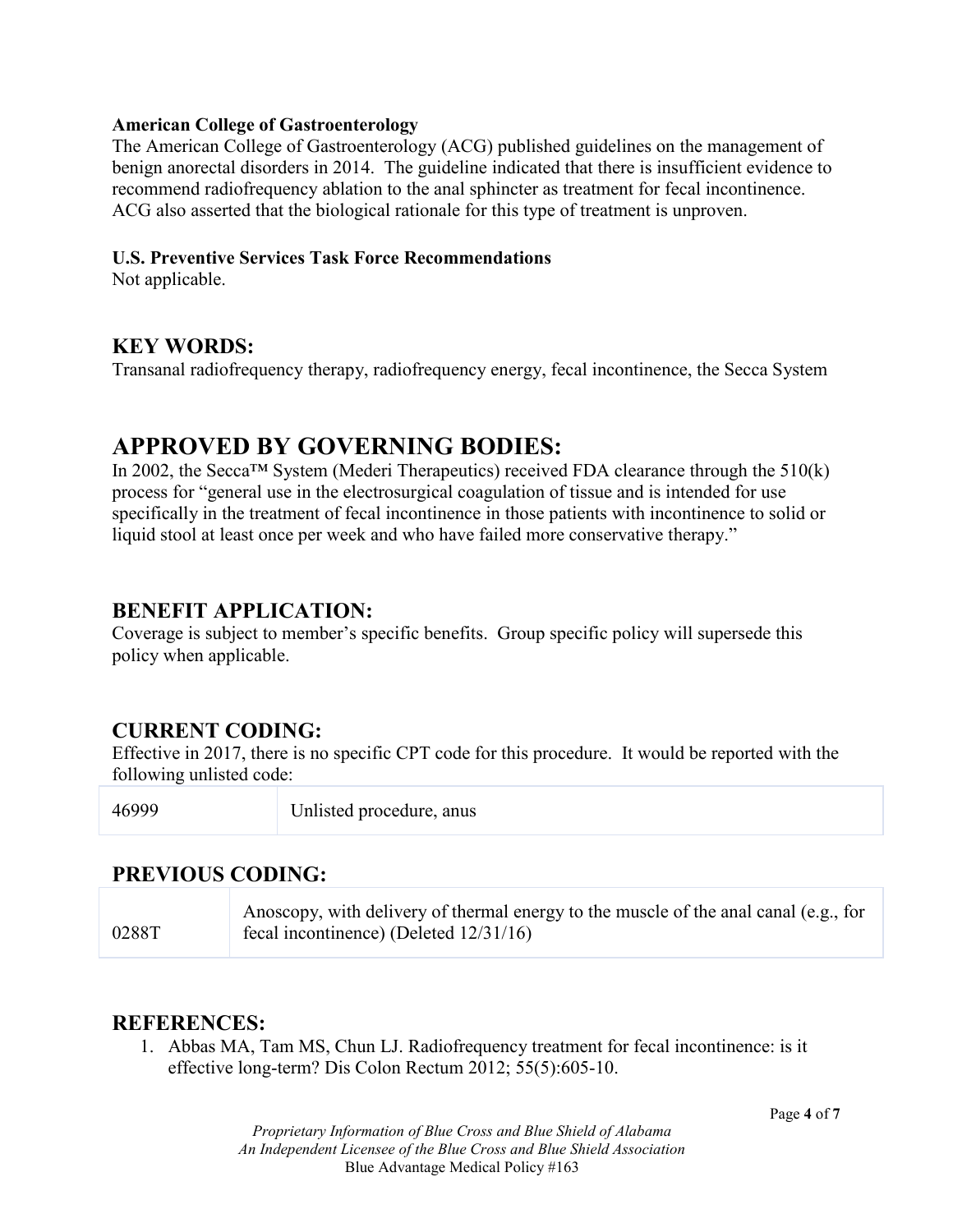- 2. Efron JE, et al. Safety and effectiveness of temperature-controlled radio-frequency energy delivered to the anal canal (Secca procedure) for the treatment of fecal incontinence. Diseases of the Colon and Rectum, December 2003; 46(12): 1606-16.
- 3. Felt-Bersma RJ, Szojda MM and Mulder CJ. Temperature-controlled radiofrequency energy (SECCA) to the anal canal for the treatment of faecal incontinence offers moderate improvement. Eur J Gastroenterol Hepatol 2007; 19(7): 575-580.
- 4. Food and Drug Administration (FDA). 510(k) Summary. Attachment 14. 2002. Available at: www.accessdata.fda.gov/cdrh\_docs/pdf/k014216.pdf. Accessed October 2017.
- 5. Food and Drug Administration (FDA). Attachment 14: 510(k) Summary. Curon Medical, Inc.'s SeccaTM System. 2002; http://www.accessdata.fda.gov/cdrh\_docs/pdf/k014216.pdf. Accessed August 29, 2020.
- 6. Forte ML, Andrade KE, Butler M, et al. Treatments for fecal incontinence. Rockville (MD) 2016.
- 7. Hinninghofen H and Ench P. Fecal incontinence: evaluation and treatment. Gastroenterology Clinics, June 2003, Vol. 32, No. 2.
- 8. IOM (Institute of Medicine). 2011. Clinical Practice Guidelines We Can Trust. Washington, DC: The National Academies Press.
- 9. Kim DW, Yoon HM, Park JS, et al. Radiofrequency energy delivery to the anal canal: Is it a promising new approach to the treatment of fecal incontinence? Am J Surg, January 2009; 197(1): 14-18.
- 10. Lam TJ, Visscher AP, Meurs-Szojda MM, Felt-Bersma RJ. Clinical response and sustainability of treatment with temperature-controlled radiofrequency energy (Secca) in patients with faecal incontinence: 3 years follow-up. Int J Colorectal Dis 2014; 29(6):755-761.
- 11. Lefebure B, Tuech JJ, Bridoux V, et al. Temperature-controlled radio frequency energy delivery (Secca procedure) for the treatment of fecal incontinence: Results of a prospective study. Int J Colorectal Dis 2008; 23(10): 993-997.
- 12. National Institute for Health and Care Excellence (NICE). Endoscopic radiofrequency therapy of the anal sphincter for faecal incontinence [IPG393]. 2011; https://www.nice.org.uk/guidance/ipg393. Accessed August 30, 2020.
- 13. National Institute for Health and Care Excellence (NICE). Secca System for faecal incontinence [MIB66]. 2016; https://www.nice.org.uk/advice/mib66/chapter/summary. Accessed August 31, 2020.
- 14. National Institute for Health and Clinical Excellence (NICE). IPG393 Endoscopic radiofrequency therapy of the anal sphincter for faecal incontinence. 2011. Available at: www.nice.org.uk/resource/IPG393/html/p/ipg393-endoscopic-radiofrequency-therapy-ofthe-anal-sphincter-for-faecal-incontinence-clinical-audittool?id=v4zjdzkgbwi7ypqgijnhjkcsam. Accessed October 19, 2018.
- 15. National Institute for Health and Clinical Excellence (NICE). Secca System for faecal incontinence [MIB66]. 2016; www.nice.org.uk/advice/mib66/chapter/summary. Accessed October 19, 2018.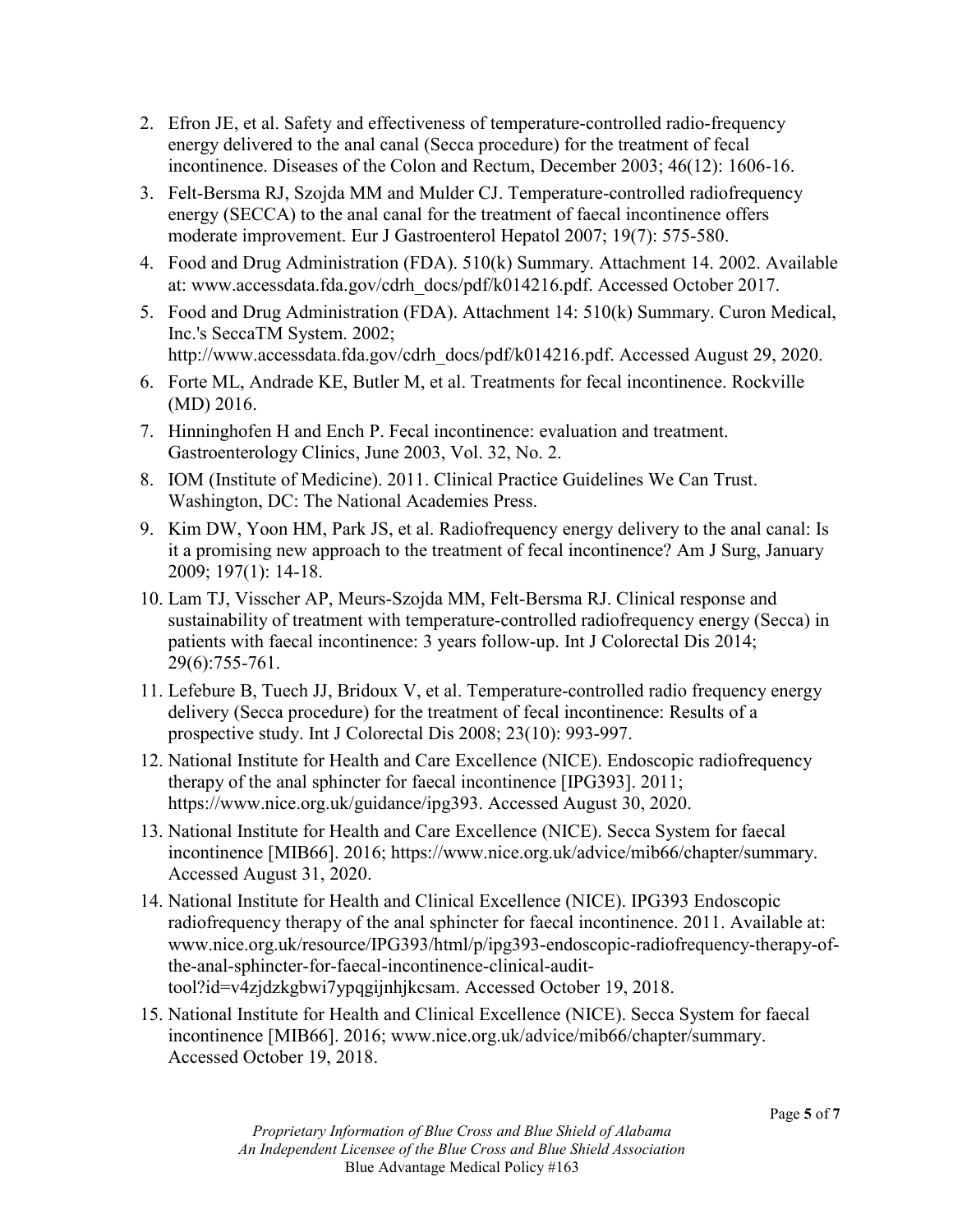- 16. Paquette IM, Varma MG, Kaiser AM, et al. The American Society of Colon and Rectal Surgeons' Clinical Practice Guideline for the treatment of fecal incontinence. Dis Colon Rectum. Jul 2015; 58(7):623-636.
- 17. Rothbarth J, Bemelman WA, Meijerink WJ, et al. What is the impact of fecal incontinence on quality of life? Dis Colon Rectum, January 2001; 44(1): 67-71.
- 18. Ruiz D, Pinto RA, Hull TL et al. Does the radiofrequency procedure for fecal incontinence improve quality of life and incontinence a 1-year follow-up? Dis Colon Rectum 2010; 53(7):1041-6.
- 19. Secca Datasheet. Curon Medical, Inc. www.curonmedical.com/products/secca\_datasheet.html.
- 20. Takahashi T, et al. Extended two-year results of radio-frequency energy delivery for the treatment of fecal incontinence (the Secca Procedure). Diseases of the Colon and Rectum, June 2003; 46(6): 711-15.
- 21. Takahashi-Monroy T, Morales M, et al. SECCA procedure for the treatment of fecal incontinence: Results of five-year follow-up. Dis Colon Rectum 2008; 51(3): 355-359.
- 22. Tariq S, et al. Fecal incontinence in the elderly patient. American Journal of Medicine, August 2003, Vol. 115, No. 3.
- 23. Tjandra JJ, Dykes SL, Kumar RR, et al. Practice parameters for the treatment of fecal incontinence. Dis Colon Rectum 2007; 50(10):1497-1507.
- 24. Tuteja AK and Rao SS. Review article: recent trends in diagnosis and treatment of fecal incontinence. Alimentary Pharmacology and Therapeutics, April 2004; 19(8): 829-40.
- 25. Wald A, Bharucha AE, Cosman BC, et al. ACG clinical guideline: management of benign anorectal disorders. Am J Gastroenterol. Aug 2014; 109(8):1141-1157; (Quiz) 1058.
- 26. Wexner S and Sands D. What's new in colon and rectal surgery? Journal of the American College of Surgeons, January 2003, Vol. 196, No. 1.

# **POLICY HISTORY:**

Adopted for Blue Advantage, March 2005 Available for comment May 1-June 14, 2005 Medical Policy Group, May 2008 Medical Policy Group, May 2010 Medical Policy Group, November 2011 Medical Policy Group, January 2012 Medical Policy Group, November 2012 Medical Policy Group, October 2013 Medical Policy Group, October 2014 Medical Policy Group, December 2015 Medical Policy Group, November 2016 Medical Policy Group, December 2017 Medical Policy Group, December 2018 Medical Policy Group, November 2019